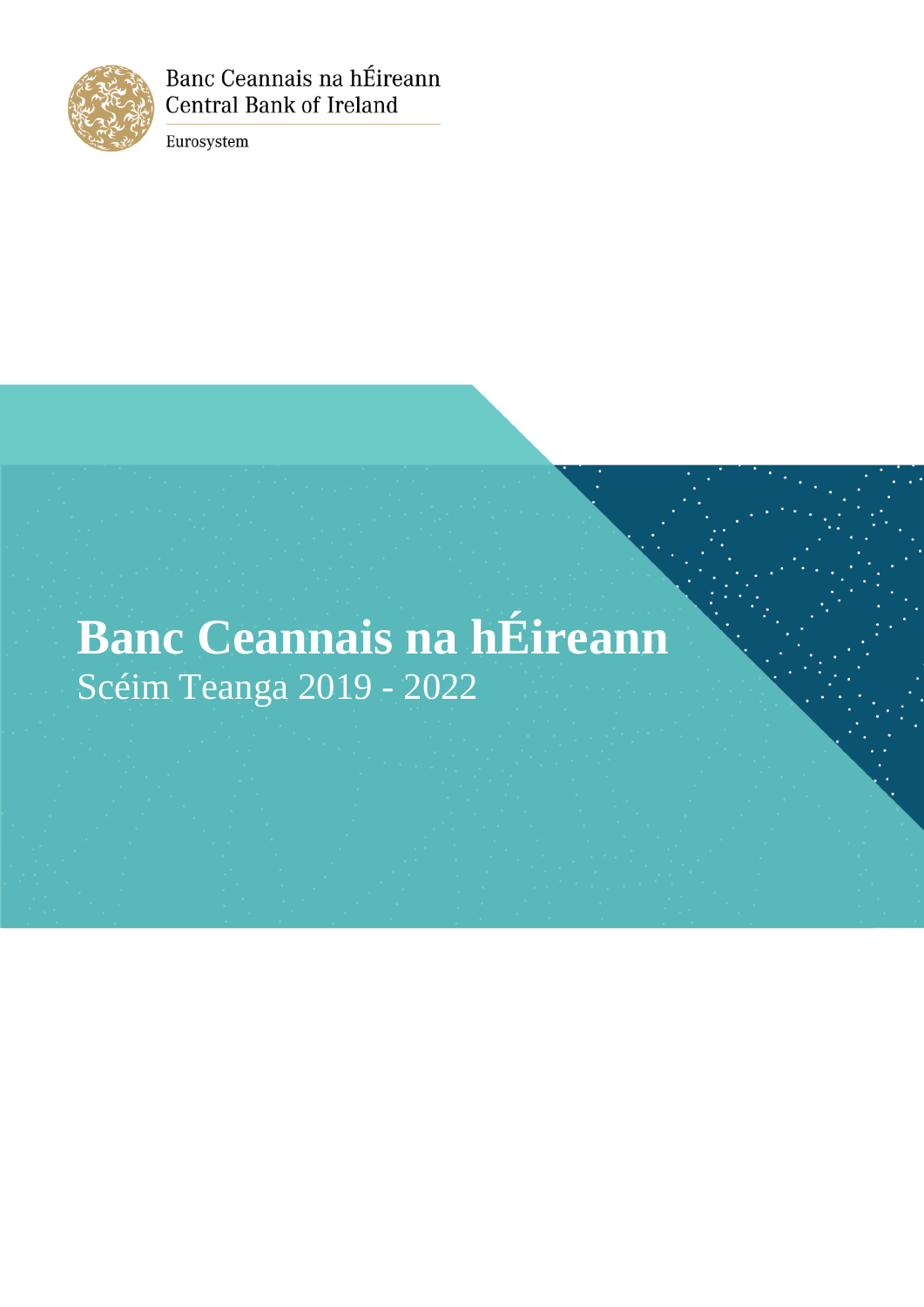# Clár

| 1.1   |                                                                              |  |
|-------|------------------------------------------------------------------------------|--|
| 1.2   |                                                                              |  |
| 1.3   |                                                                              |  |
| 1.4   |                                                                              |  |
| 1.5   |                                                                              |  |
|       |                                                                              |  |
|       |                                                                              |  |
| 3.1   |                                                                              |  |
| 3.2   |                                                                              |  |
| 3.3   |                                                                              |  |
|       | Caibidil 4: Achoimre ar na Seirbhísí Gaeilge a chuirfear ar fáil faoin Scéim |  |
|       |                                                                              |  |
| 4.1   |                                                                              |  |
| 4.1.1 |                                                                              |  |
| 4.1.2 |                                                                              |  |
| 4.1.3 |                                                                              |  |
| 4.1.4 |                                                                              |  |
| 4.1.5 |                                                                              |  |
|       |                                                                              |  |
| 4.2.1 |                                                                              |  |
| 4.3   |                                                                              |  |
| 4.3.1 |                                                                              |  |
| 4.3.2 |                                                                              |  |
| 4.3.3 |                                                                              |  |
| 4.3.4 |                                                                              |  |
| 4.3.5 |                                                                              |  |
| 4.3.6 |                                                                              |  |
| 4.4   |                                                                              |  |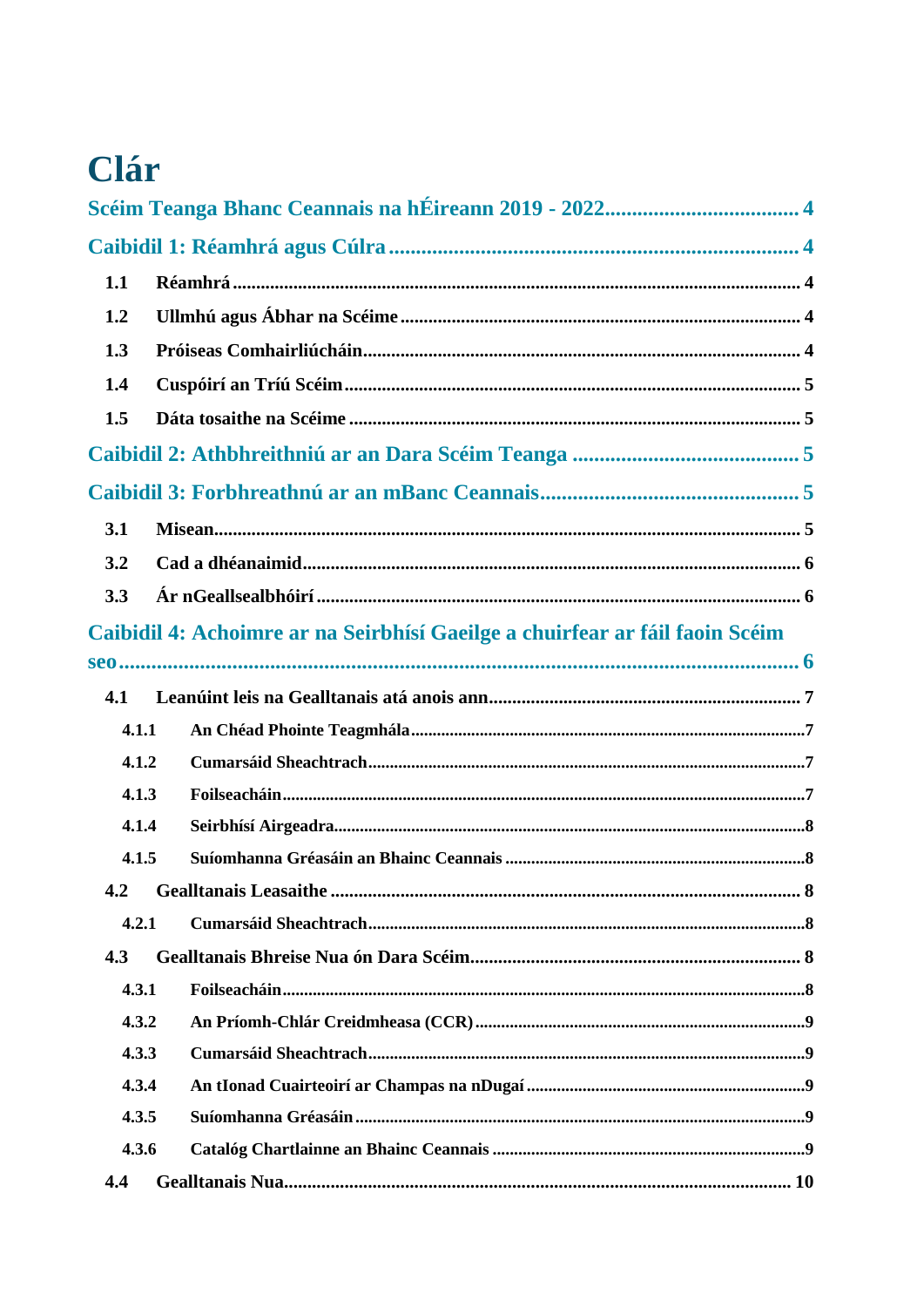| 4.4.1                                                                      |  |  |
|----------------------------------------------------------------------------|--|--|
| 4.4.2                                                                      |  |  |
| 4.4.3                                                                      |  |  |
| 4.4.4                                                                      |  |  |
| 4.4.5                                                                      |  |  |
| 4.4.6                                                                      |  |  |
| 4.5                                                                        |  |  |
| Caibidil 5: Feabhas a chur ar Sholáthar Seirbhísí Gaeilge sa Ghaeltacht 11 |  |  |
| 5.1                                                                        |  |  |
|                                                                            |  |  |
| 6.1                                                                        |  |  |
| 6.2                                                                        |  |  |
| 6.2.1                                                                      |  |  |
| 6.2.2                                                                      |  |  |
| 6.2.3                                                                      |  |  |
| 6.3                                                                        |  |  |
|                                                                            |  |  |
|                                                                            |  |  |
| 8.1                                                                        |  |  |
| 8.2                                                                        |  |  |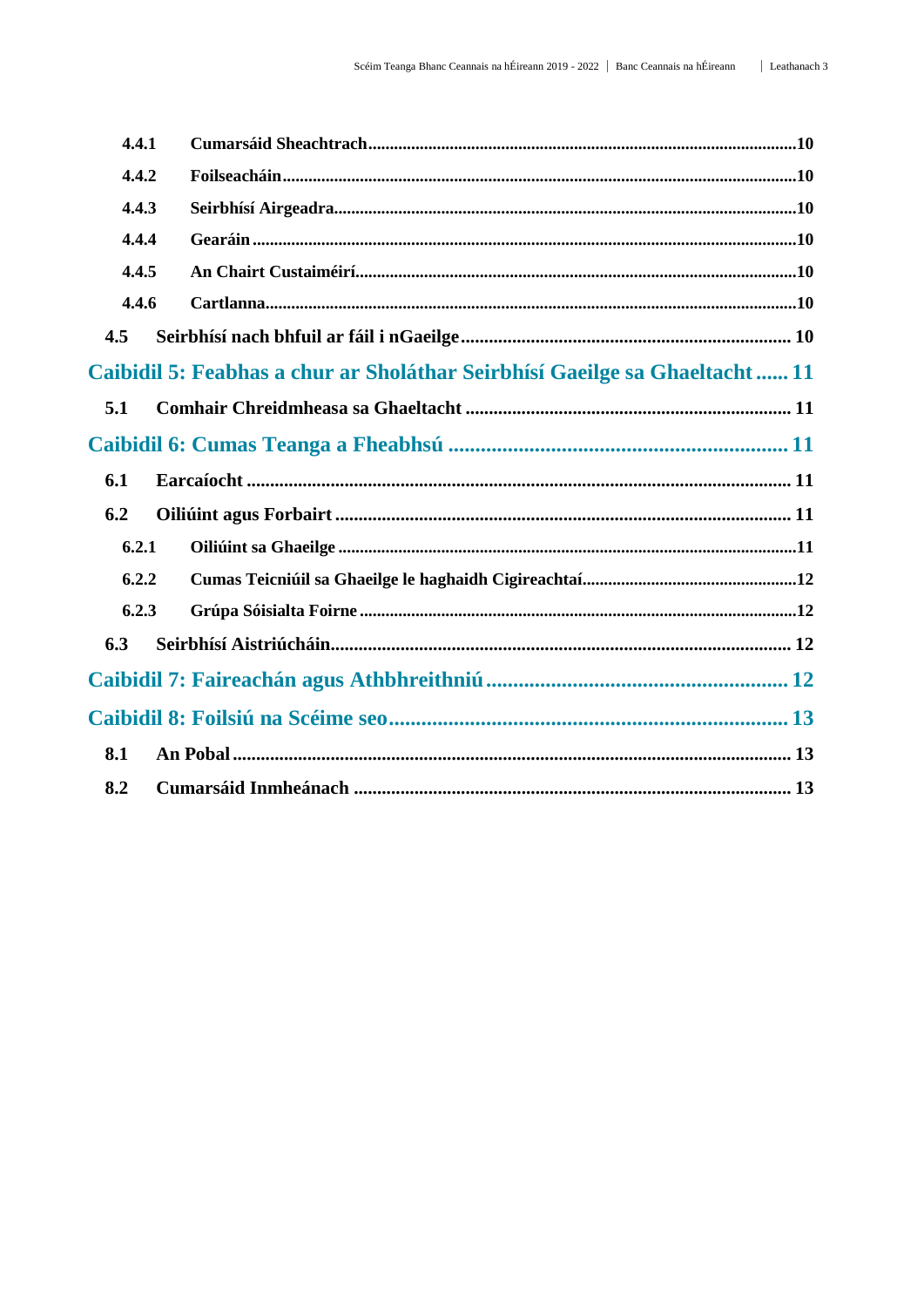# <span id="page-3-0"></span>**Scéim Teanga Bhanc Ceannais na hÉireann 2019 - 2022**

Sa doiciméad seo, leagtar amach sonraí an tríú Scéim Teanga de chuid Bhanc Ceannais na hÉireann, mar a cheanglaítear faoi Acht na dTeangacha Oifigiúla (an tAcht). Áirítear leis sin achoimre ar ghealltanais an Bhainc Ceannais maidir le soláthar seirbhísí i nGaeilge agus athbhreithniú ar Scéim Teanga 2016 – 2019, an dara Scéim Teanga de chuid an Bhainc Ceannais.

# <span id="page-3-1"></span>**Caibidil 1: Réamhrá agus Cúlra**

## <span id="page-3-2"></span>**1.1 Réamhrá**

D'ullmhaigh an Banc Ceannais an tríú Scéim Teanga seo (an Scéim) faoi Alt 15 den Acht. Foráiltear san Acht go n-ullmhóidh comhlachtaí poiblí scéim teanga ina sonrófar na seirbhísí a sholáthróidh siad:

- trí mheán na Gaeilge
- trí mheán an Bhéarla
- trí mheán na Gaeilge agus an Bhéarla

mar aon leis na bearta a bheidh le glacadh chun a áirithiú go soláthrófar, trí mheán na Gaeilge, aon seirbhís nach bhfuil ar fáil trí Ghaeilge cheana féin, laistigh de fhráma ama comhaontaithe.

I gcomhréir le halt 14(3) den Acht, fanann scéimeanna teanga i bhfeidhm ar feadh tréimhse trí bliana nó go dtí go ndaingneoidh an tAire Cultúir, Oidhreachta agus Gaeltachta scéim nua, cibé ceann is déanaí.

# <span id="page-3-3"></span>**1.2 Ullmhú agus Ábhar na Scéime**

Agus an scéim seo á hullmhú, tugadh aird chuí ar na Treoirlínte arna n-eisiúint ag an Roinn Cultúir, Oidhreachta agus Gaeltachta. Sa bhreis air sin, bhí próiseas cuimsitheach comhairliúcháin ann le geallsealbhóirí ábhartha, mar a leagtar amach sa Scéim seo.

Glacann an Banc Ceannais treoir ón bprionsabal gur cheart soláthar seirbhísí Gaeilge a bhunú ar na nithe seo:

- An leibhéal éilimh ar sheirbhísí ar leith i nGaeilge
- An tábhacht a bhaineann le cur chuige réamhghníomhach i dtaca le soláthar na seirbhísí sin
- Na hacmhainní, lena n-áirítear acmhainní daonna agus acmhainní airgeadais, agus acmhainn an Bhainc Ceannais an cumas teanga riachtanach a fhorbairt nó teacht ar an gcumas sin.

Leis an Scéim seo, comhlánaítear prionsabail ár Cairte Custaiméirí. Ceapadh í lena áirithiú go ndíreofaidh an Banc Ceannais ar na hoibleagáidí ábhartha uile faoin Acht ar bhonn breisíoch, tríd an scéim seo agus trí scéimeanna amach anseo.

Tá an scéim seo bunaithe ar an tuiscint gur cuireadh na gealltanais uile in aon scéim roimhe seo i bhfeidhm.

## <span id="page-3-4"></span>**1.3 Próiseas Comhairliúcháin**

Thug an Banc Ceannais faoi phróiseas comhairliúcháin phoiblí mar chuid den ullmhúchán don scéim seo. Mar a cheanglaítear faoi alt 13 den Acht, cuireadh fógra in dhá nuachtán náisiúnta. Chomh maith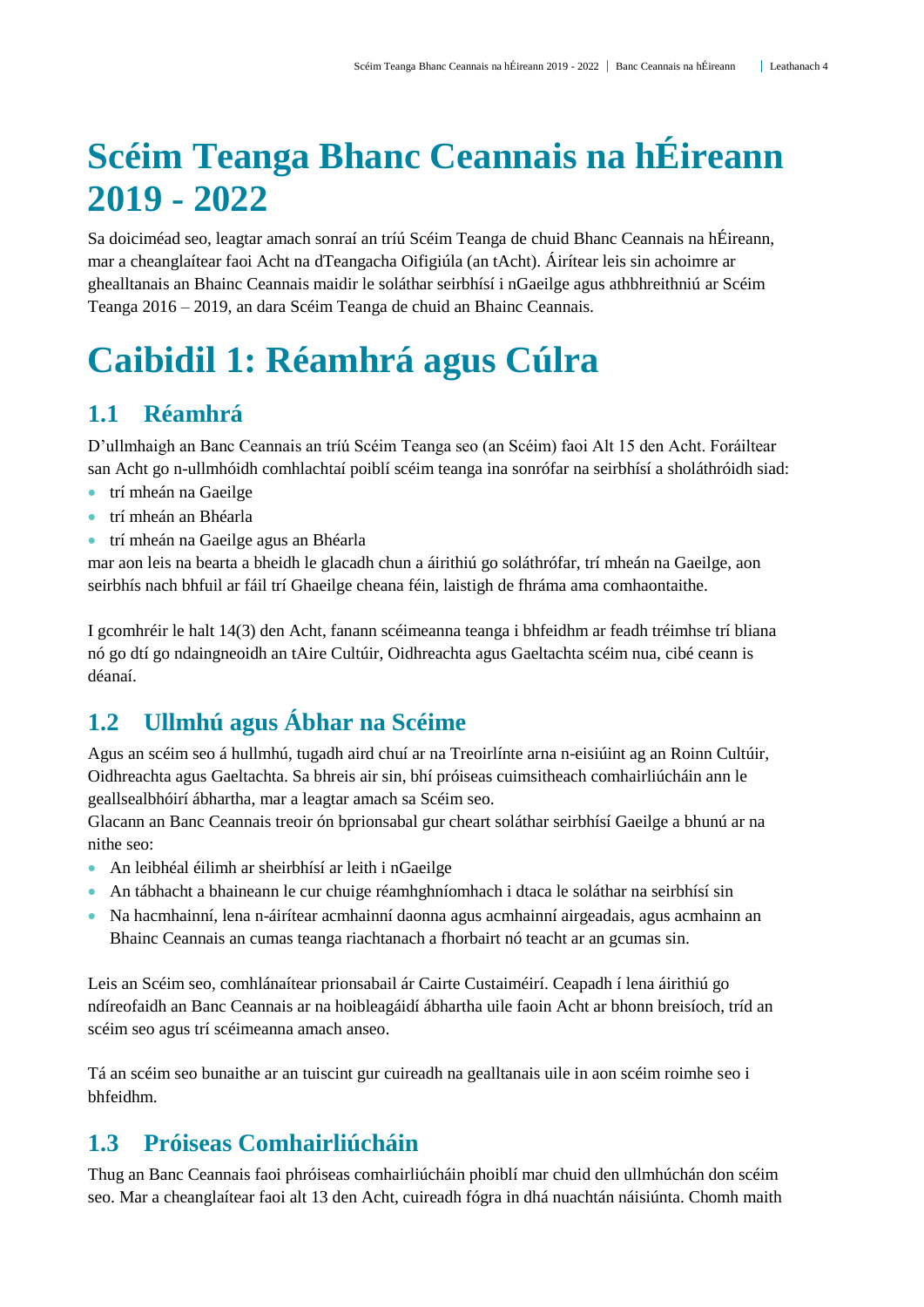leis sin, cuireadh fógra ar shuíomh gréasáin an Bhainc Ceannais agus ar an suíomh gréasáin [www.tuairisc.ie.](http://www.tuairisc.ie/) Tá ábhar na Scéime seo bunaithe ar na haighneachtaí a fuarthas mar chuid den chomhairliúchán poiblí sin.

Sa bhreis air sin, tugadh faoi phróiseas rannpháirtíochta ar fud na heagraíochta chun bonn faisnéise a chur faoi fhorbairt na Scéime seo.

## <span id="page-4-0"></span>**1.4 Cuspóirí an Tríú Scéim**

Tá sé mar aidhm ag an mBanc Ceannais feabhas a chur ar sholáthar seirbhísí Gaeilge san eagraíocht le linn shaolré an tríú Scéim. Leis an Scéim seo, cuirtear le líon na seirbhísí atá ar fáil cheana féin trí Ghaeilge mar thoradh ar an dara Scéim. Sa Scéim, aithnítear réimsí eile ina bhféadfar feabhas a chur ar sholáthar seirbhísí trí Ghaeilge agus áirítear inti tionscnaimh chun seirbhísí atá ar fáil cheana féin trí Ghaeilge a dhéanamh níos feiceálaí don phobal. Glacfaidh an Banc Ceannais air féin faireachán a dhéanamh ar an éileamh ón bpobal ar sheirbhísí trí Ghaeilge le linn thréimhse na Scéime.

## <span id="page-4-1"></span>**1.5 Dáta tosaithe na Scéime**

Tá an Scéim seo daingnithe ag an Aire Cultúir, Oidhreachta agus Gaeltachta. Cuirfear tús léi amhail ó 8ú Aibreán 2019 agus fanfaidh sí i bhfeidhm go ceann tréimhse 3 bliana ón dáta sin nó go dtí go ndaingneofar scéim nua, cibé ceann is déanaí.

# <span id="page-4-2"></span>**Caibidil 2: Athbhreithniú ar an Dara Scéim Teanga**

Agus úllmhúchán á dhéanamh don Scéim seo, rinne an Banc Ceannais athbhreithniú ar an dara Scéim de chuid na heagraíochta. Bhain príomhghealltanais na Scéime sin le cumarsáid an Bhainc Ceannais leis an bpobal. Comhlíonadh gach gealltanais seachas an gealltanas go bhfoilseofaí ailt Ghaeilge go rialta in iris thréimhsiúil na foirne 'Newsleaf'. Cé gur foilsíodh dhá eagrán de Newsleaf ó bhí 2016 ann, cuireadh deireadh le foilsiú na hirise ó Earrach 2017.

Cuireadh tús le roinnt tionscnaimh Ghaeilge nua le linn shaolré an dara Scéim. Is féidir tuilleadh sonraí a fháil faoi na tionscnaimh sin i gCaibidil 4 den doiciméad seo.

# <span id="page-4-3"></span>**Caibidil 3: Forbhreathnú ar an mBanc Ceannais**

## <span id="page-4-4"></span>**3.1 Misean**

Freastalaíonn an Banc Ceannais ar leas an phobail trí chobhsaíocht airgeadaíochta agus airgeadais a choimirciú agus trína áirithiú go bhfuil an córas airgeadais ag feidhmiú ar mhaithe le leas na dtomhaltóirí agus leas an gheilleagair níos leithne.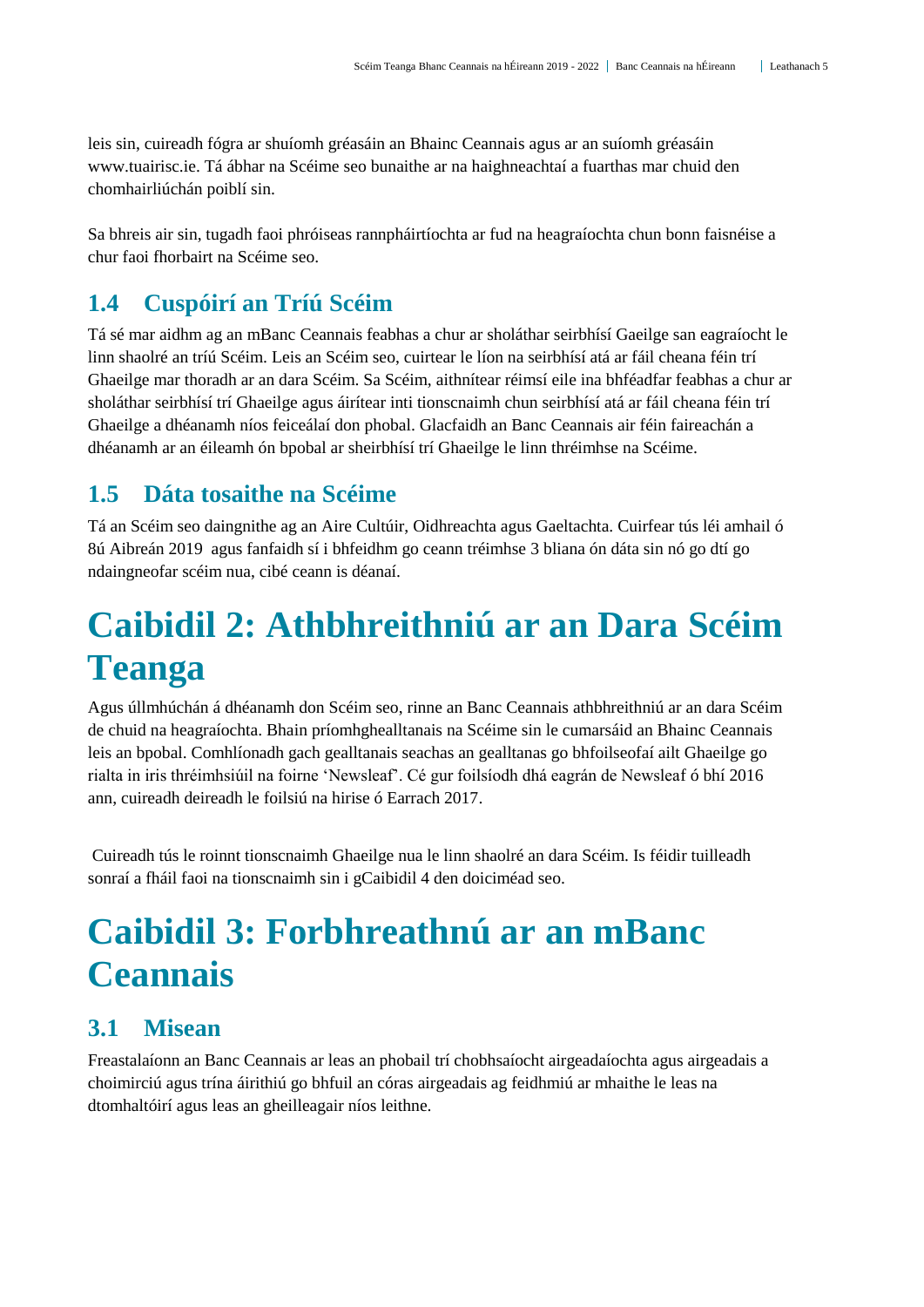## <span id="page-5-0"></span>**3.2 Cad a dhéanaimid**

Le linn dó a fheidhmeanna a chomhall agus a chumhachtaí a fheidhmiú mar chuid den Chóras Eorpach Banc Ceannais, tá sé mar phríomhchuspóir ag an mBanc Ceannais cobhsaíocht praghsanna a choimeád ar bun.

Tá na cuspóirí reachtúla seo a leanas ag an mBanc Ceannais freisin:

- Cobhsaíocht Airgeadais cobhsaíocht an chórais airgeadais ina iomláine
- Réiteach deacrachtaí airgeadais in institiúidí creidmheasa, i ngnólachtaí infheistíochta agus i gcomhair chreidmheasa áirithe a réiteach
- Rialáil Airgeadais rialáil chuí, éifeachtach a dhéanamh ar institiúidí agus ar mhargaí airgeadais, agus é á chinntiú ag an am céanna go gcosnaítear tomhaltóirí seirbhísí airgeadais
- Íocaíochtaí, Socraíochtaí agus Airgeadra Feidhmiú éifeachtach, éifeachtúil na gcóras íocaíochta agus socraíochta
- Anailís Eacnamaíoch agus Staidreamh anailís agus trácht a chur ar fáil d'fhonn tacú le forbairt beartais náisiúnta eacnamaíoch
- Cibé feidhmeanna agus cumhachtaí eile arna dtabhairt don Bhanc Ceannais le dlí a chomhall, lena n-áirítear oibriú an Phríomh-Chláir Creidmheasa, na Scéime Ráthaíochta Taiscí agus an Chiste Cúitimh Árachais.

# <span id="page-5-1"></span>**3.3 Ár nGeallsealbhóirí**

Is iad seo a leanas príomh-gheallsealbhóirí an Bhainc Ceannais:

- An pobal
- Tomhaltóirí táirgí agus seirbhísí airgeadais
- An Rialtas agus comhaltaí Thithe an Oireachtais
- Tionscal rialáilte seirbhísí airgeadais
- <span id="page-5-2"></span>An tEurochóras agus comhlachtaí idirnáisiúnta ábhartha eile.

# Caibidil 4: Achoimre ar na Seirbhísí Gaeilge a chuirfear ar fáil faoin Scéim seo

Leis an scéim seo, táthar ag iarraidh cur leis an dul chun cinn a rinneadh leis an dara scéim i dtaca leis an soláthar seirbhísí agus an réimse seirbhísí a chuirfear ar fáil le linn thréimhse na Scéime. Sa Scéim seo, leagtar amach gealltanas thar ceann an Bhainc Ceannais agus na foirne chun forbairt a dhéanamh ar mhéid na seirbhísí atá ar fáil trí mheán na Gaeilge faoi láthair agus sainaithnítear réimsí a a bheidh le feabhsú amach anseo.

Tugtar achoimre thíos ar na gealltanais a dtabharfaidh an Banc Ceannais fúthu le linn thréimhse na Scéime seo. Is féidir na gealltanais sin a rangú mar seo:

- 1. Gealltanais ón dara Scéim atá le coimeád
- 2. Gealltanais faoin dara Scéim, ar gealltanais iad a rinneadh a leasú
- 3. Gealltanais bhreise a glacadh le linn thréimhse an dara scéim, ar gealltanis iad atá le coimeád
- 4. Gealltanais nua.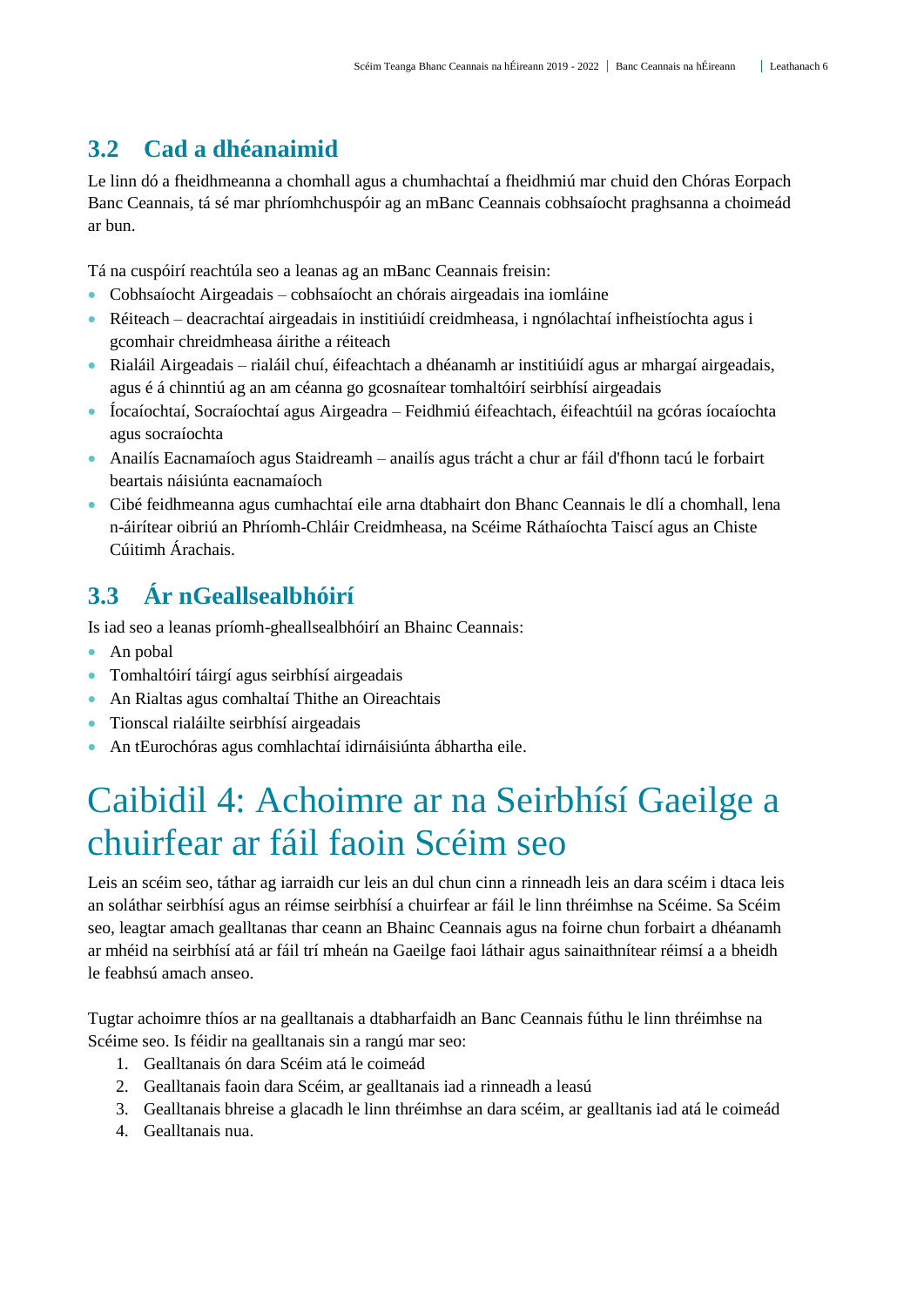### <span id="page-6-0"></span>**4.1 Leanúint leis na Gealltanais atá anois ann**

Leagtar amach thíos na gealltanais faoin dara scéim a leanfar leo faoin Scéim nua seo.

#### <span id="page-6-1"></span>**4.1.1 An Chéad Phointe Teagmhála**

#### (a) **Foireann Lasc-chláir agus Fáiltithe**

Beidh an fhoireann lasc-chláir agus fáiltithe san fháiltiú poiblí sna hoifigí ag Cé an Phoirt Thuaidh (NWQ) fós eolach ar na gnáthbheannaithe Gaeilge a úsáidtear le custaiméirí agus beidh socruithe oiriúnacha i bhfeidhm chun cur ar a gcumas custaiméirí a atreorú gan mhoill chuig pé oifig nó oifigeach atá freagrach as an tseirbhís ábhartha a chur ar fáil trí Ghaeilge.

#### (b) **Idirbhearta Bainc**

Beidh cainteoir Gaeilge fós ar fáil do dhaoine den phobal ar mian leo a n-idirbhearta baincéireachta a dhéanamh trí Ghaeilge (e.g. nótaí bainc agus boinn Éireannacha a mhalartú ar euro) ag Seirbhís Airgeadóra an Bhainc Ceannais ag Cé an Phoirt Thuaidh. Déanfar an tseirbhís sin a chur chun cinn trí bhíthin comharthaí.

#### (c) **Líne chabhrach**

Leis an líne chabhrach um theagmhálacha poiblí, leanfar de fhreastal ar na daoine sin den phobal ar mian leo a ngnó leis an mBanc Ceannais a dhéanamh trí Ghaeilge. Tá sonraí teagmhála don líne chabhrach ar fáil ar shuíomh gréasáin an Bhainc Ceannais (www.centralbank.ie).

### <span id="page-6-2"></span>**4.1.2 Cumarsáid Sheachtrach**

#### (a) **Leabhráin Chorparáideacha**

Aon leabhráin nua chorparáideacha a fhoilseofar ar an suíomh gréasáin nó i gcóip chrua, ar leabhráin iad a bheidh dírithe ar an bpobal agus ina gcuirfear síos ar obair an Bhainc Ceannais, beidh siad fós ar fáil go dátheangach agus, nuair is féidir, laistigh d'aon chlúdach amháin. Mar shampla, d'fhoilsigh an Banc Ceannais leabhrán dátheangach chun ceiliúradh a dhéanamh ar an gcomóradh 75 bliain.

#### (b) **Ríomhphoist**

Leanfar den séanadh ar gach ríomhphost amach a fhoilsiú go dátheangach.

#### <span id="page-6-3"></span>**4.1.3 Foilseacháin**

Sa bhreis ar na doiciméid a cheanglaítear a fhoilsiú go comhuaineach sa dá theanga mar a leagtar amach in Alt 10 den Acht, leanann an Banc Ceannais de ghealltanais a thabhairt maidir leis na nithe seo a leanas:

### (a) **An tAthbhreithniú Macra-Airgeadais** Beidh leagan Gaeilge den Réamhra agus den Fhorbhreathnú fós sa phríomhfhoilseachán den Athbhreithniú Macra-Airgeadais leathbhliantúil.

#### (b) **Faisnéis Ráithiúil**

Leanfar de leagan Gaeilge den Timpeallacht Gheilleagrach a fhoilsiú laistigh den phríomhfhoilseachán Béarla den Fhaisnéis Ráithiúil.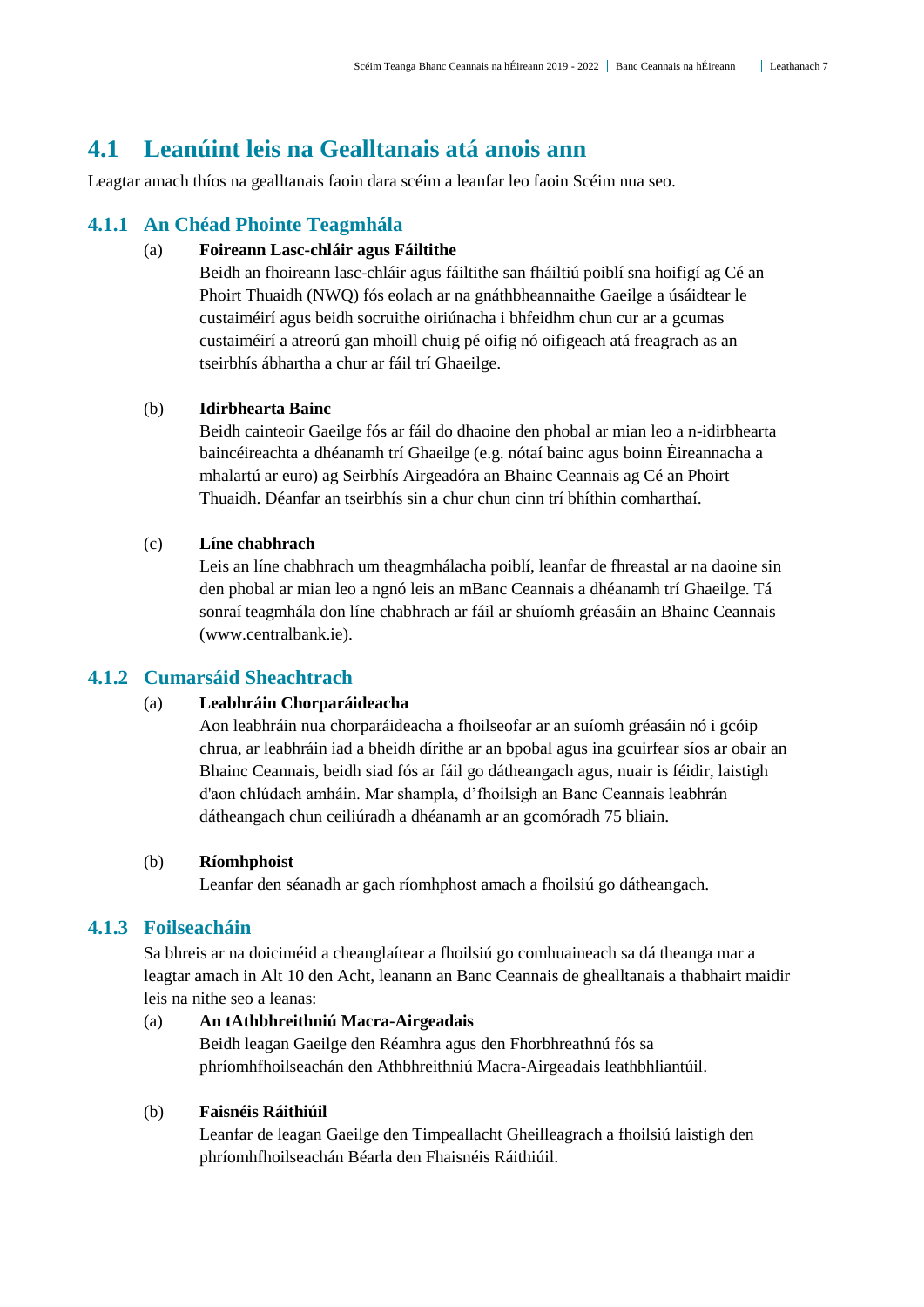#### <span id="page-7-0"></span>**4.1.4 Seirbhísí Airgeadra**

#### (a) **Gnéithe Slándála Nótaí Bainc**

Leanfar de leaganacha dátheangacha d'ábhar faisnéise maidir le gnéithe slándála nótaí bainc a chur ar fáil ag ócáidí réamhsheolta. Beidh an t-ábhar ar fáil don phobal freisin ag fáiltiú an Bhainc Ceannais ag Cé an Phoirt Thuaidh agus ón Lárionad Airgeadara arna iarraidh sin.

#### (b) **Boinn Inbhailithe**

Leanfar de bhróisiúir na mbonn inbhailithe a fhoilsiú go dátheangach. Is féidir boinn inbhailithe agus foirne bonn a ordú trí shuíomh gréasáin sonrach na mbonn inbhailithe [\(www.collectorcoins.ie\)](http://www.collectorcoins.ie/). Seoladh an suíomh gréasáin i Lúnasa 2017 agus tá feidhmíocht Ghaeilge ann. Leanfar de dheimhnithe barántúlachta dátheangacha a eisiúint mar iatáin le boinn inbhailithe.

#### (a) **Foirmeacha Malairte Airgeadra**

Maidir le foirmeacha ordaithe dátheangacha a bhaineann le malartú nótaí bainc agus bonn, beidh na foirmeach sin fós ar fáil ar an leagan Gaeilge agus ar an leagan Béarla d'ár suíomh gréasáin, ar leaganacha ar leithligh iad.

#### <span id="page-7-1"></span>**4.1.5 Suíomhanna Gréasáin an Bhainc Ceannais**

(a) Beidh cumas dátheangach agus ábhar dátheangach ionsuite fós in aon fhorbairt a dhéanfar ar shuíomhanna gréasáin nua nó in aon athfhorbairt ar shuíomh gréasáin atá ann faoi láthair, ar suíomhanna iad a úsáidtear chun seirbhísí a chur ar fáil don phobal i gcoitinne, lena n-áirítear córais idirghníomhacha.

Sa bhreis air sin, beidh feidhm fós ag na gealltanais a thugtar i gcaibidil 5 agus i gcabidil 6 a leanas, ar gealltanais iad a bhí san áiremah sa dara Scéim.

### <span id="page-7-2"></span>**4.2 Gealltanais Leasaithe**

San alt seo, leagfar amach sonraí na ngealltanas faoin dara Scéim, ar gealltanais iad a dhéanfar a leasú faoin Scéim nua seo.

#### <span id="page-7-3"></span>**4.2.1 Cumarsáid Sheachtrach**

#### (a) **Preaseisiúintí**

Cuirtear an bhéim sa Scéim seo ar thuilleadh ábhar preaseisiúna a aistriú a dhírítear go sonrach ar an bpobal. Dá bhrí sin, tabharfaidh ag Banc Ceannais gealltanas 25 faoin gcéad ar a laghad de na preiseisiúintí sin a aistriú, gan preaseisiúintí de chineál teicniúil nó preaseisiúintí a dhírítear ar mheáin speisialaithe san áireamh.

### <span id="page-7-4"></span>**4.3 Gealltanais Bhreise Nua ón Dara Scéim**

Sa mhír seo, tá sonraí na mbeart feabhsúcháin ar chuir an Banc Ceannais tús leo le linn an dara Scéim, ar bearta iad nár sonraíodh mar chuid den dara Scéim ag an uair a forbraíodh agus a daingníodh í. Leanfar leis na gealltanais sin le linn na Scéime seo.

#### <span id="page-7-5"></span>**4.3.1 Foilseacháin**

(a) **An Ciste Réitigh Foras Creidmheasa**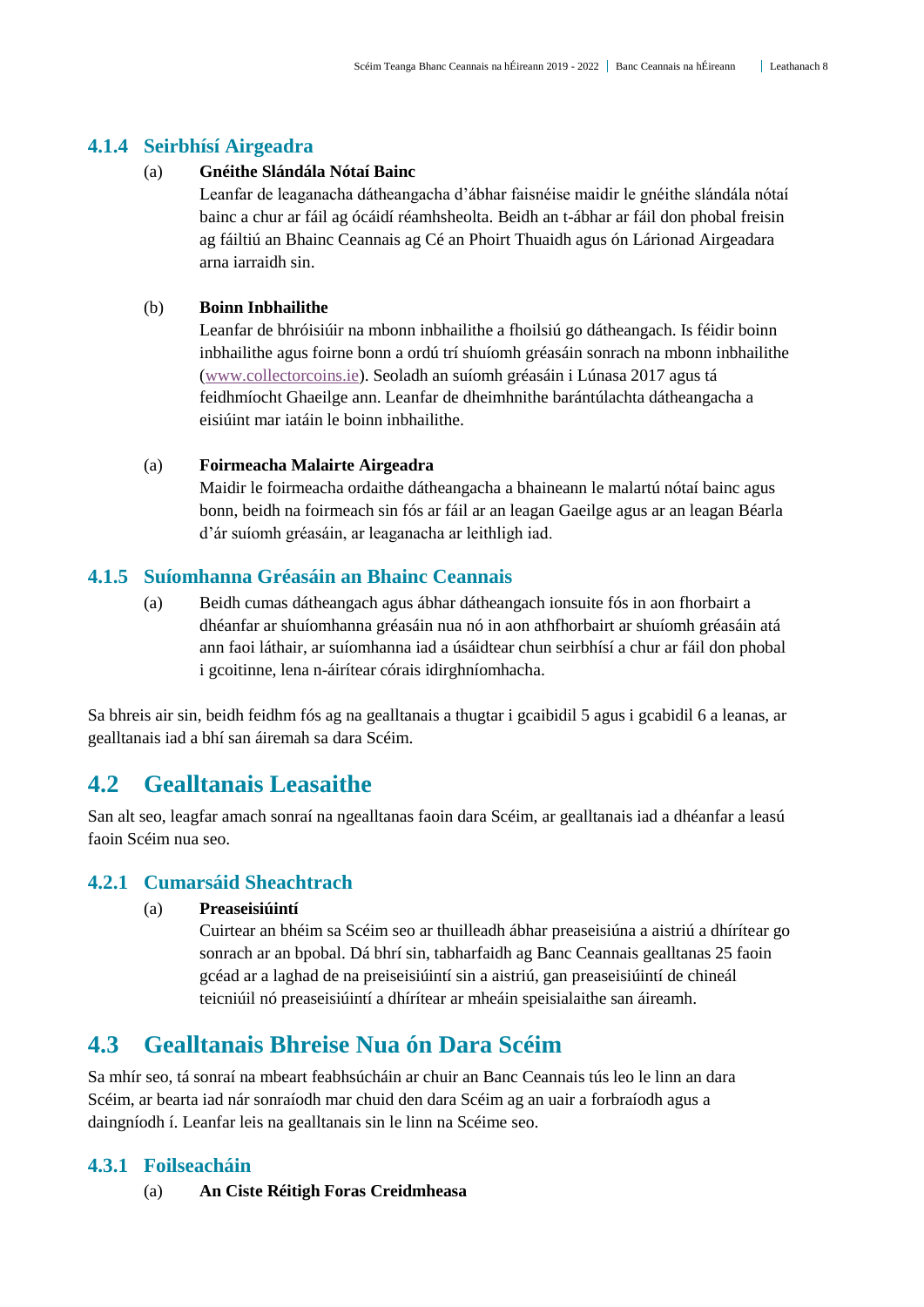Leanfaidh an Banc Ceannais d'áirithiú go mbeidh leagan Gaeilge de ráiteas airgeadais an Chiste Réitigh Foras Creidmheasa ar fáil ar iarratas.

#### (b) **Rátaí Malairte Eachtraí**

Leanfar de leagan dátheangach de shonraí rátaí malairte eachtraí a fhoilsiú ar shuíomh gréasáin an Bhainc Ceannais.

### <span id="page-8-0"></span>**4.3.2 An Príomh-Chlár Creidmheasa (CCR)**

#### (a) **Suíomh Gréasáin CCR**

Maidir le suíomh gréasáin an Phríomh-Chláir Creidmheasa ((www.centralcreditregister.ie), a forbraíodh le linn thréimhse an dara Scéim, leanfar d'abhar a chur ar fáil i dtéacs an tsuímh i nGaeilge agus i mBéarla, agus déanfar amhlaidh le foilseacháin a chuirfear ar an suíomh gréasáin amhail bileoga eolais.

#### (b) **Iarratais CCR**

Beidh tomhaltóirí fós in ann aon cheann dá gcearta a fheidhmiú faoin Acht um Thuairisciú Creidmheasa 2013 i mBéarla nó i nGaeilge. Beidh tomhaltóirí fós in ann an próiseas chun tuairisc chreidmheasa, leasú nó ráiteas míniúcháin a iarraidh a thabhairt i gcrích i mBéarla nó i nGaeilge, mar aon le pearsanú amhrasta a thuairisciú.

### <span id="page-8-1"></span>**4.3.3 Cumarsáid Sheachtrach**

#### (a) **Mínithe do Thomhaltóirí**

Le linn thréimhse an dara Scéim, chruthaigh an Banc Ceannais mínithe do thomhaltóirí chun coincheapa seirbhíse airgeadais áirithe a shoiléiriú do thomhaltóirí. Foilsíodh cúig cinn de na mínithe sin i nGaeilge. Is ionann sin agus 24 faoin gcéad de na mínithe do thomhaltóirí atá anois ann. Tá sé beartaithe an gealltanas sin a mhéadú faoin Scéim seo.

#### <span id="page-8-2"></span>**4.3.4 An tIonad Cuairteoirí ar Champas na nDugaí**

(a) Osclaíodh Ionad nua Cuairteoirí an Bhainc Ceannais i Márta 2017 agus léiríodh dhá thaispeántas ar stair na n-airgeadraí ("Taispeántas an Euro" agus "an Punt, an Scilling agus an Neamhspleáchas"). I Márta 2018, osclaíodh taispeántas nua – "75 bliain ag forbairt: Scéal Bhanc Ceannais na hÉireann". Is taispeántais dhátheangacha iad sin, agus le linn na Scéime seo, beidh aon taispeántas arna ndéanamh ag an mBanc Ceannais dátheangach.

#### <span id="page-8-3"></span>**4.3.5 Suíomhanna Gréasáin**

(a) Seoladh trí shuíomh gréasáin nua de chuid an Bhainc Ceannais le linn thréimhse an dara scéim - An Príomh-Chlár Creidmheasa [\(www.centralcreditregister.ie\)](https://www.centralcreditregister.ie/ga), Boinn Inbhailithe [\(www.collectorcoins.ie\)](https://www.collectorcoins.ie/ga/?___store=ga) agus an Scéim Ráthaíochta Taiscí [\(www.depositguarantee.ie\)](https://www.depositguarantee.ie/ga). Beidh cumas dátheangach agus ábhar dátheangach fós ionsuite sna suíomhanna gréasáin.

#### <span id="page-8-4"></span>**4.3.6 Catalóg Chartlainne an Bhainc Ceannais**

(a) Seoladh an Chartlann Rochtana Poiblí ar líne de chuid an Bhainc Ceannais i Lúnasa 2017, agus leanfaidh sí de bheith ar fáil don phobal i nGaeilge. (Ní aistrítear iontrálacha catalóige i gcás gur teanga nach an Ghaeilge í an teanga bhunaidh).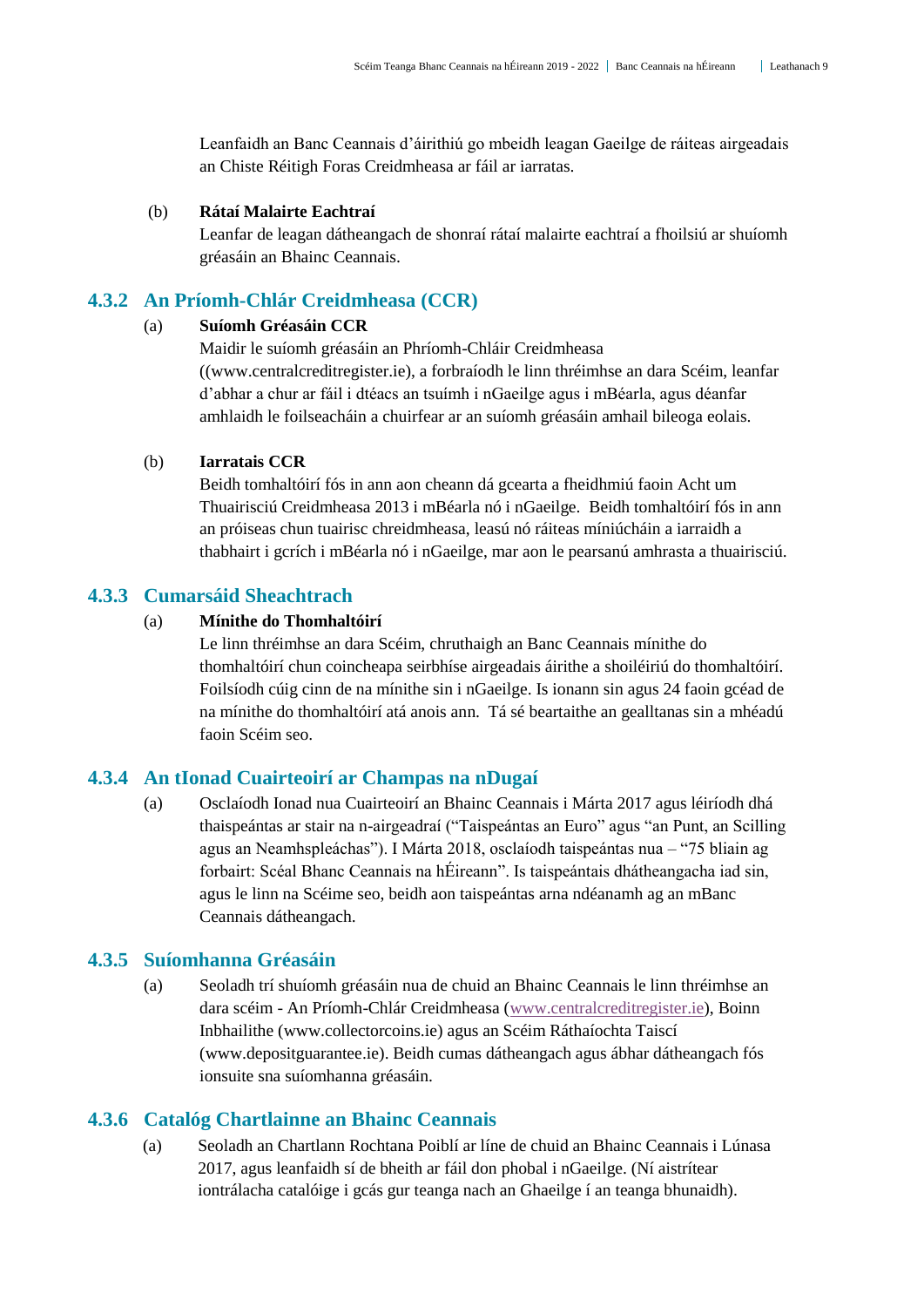### <span id="page-9-0"></span>**4.4 Gealltanais Nua**

Leagtar amach anseo sonraí na ngealltanas nua a chomhlíonfar le linn shaolré na Scéime seo.

#### <span id="page-9-1"></span>**4.4.1 Cumarsáid Sheachtrach**

#### (a) **Mínithe do Thomhaltóirí**

Ó dháta tosaigh an tríú Scéim, foilseoidh an Banc Ceannais ar a laghad 40 faoin gcéad de na mínithe do thomhaltóirí i nGaeilge le linn shaolré na Scéime.

#### (b) **Treoirleabhair do Thomhaltóirí**

Le linn thréimhse an tríú Scéim, beidh aon Treoirleabhar do Thomhaltóirí a fhoilseoidh an Banc Ceannais ar fáil ar an suíomh gréasáin i mBéarla agus i nGaeilge. Cuirfear na trí Threoirleabhar do Thomhaltóirí atá ann cheana féin (atá ar fáil i mBéarla amháin faoi láthair) ar fáil i nGaeilge freisin.

#### <span id="page-9-2"></span>**4.4.2 Foilseacháin**

#### (a) **An Ciste Cúitimh Árachais**

Le linn thréimhse an tríú Scéim, foilseofar an sliocht ón gCiste Cúitimh Árachais (ICF) i nGaeilge ar bhonn bliantúil ar an suíomh gréasáin.

#### <span id="page-9-3"></span>**4.4.3 Seirbhísí Airgeadra**

#### (a) **Foirm Malairte Airgeadra**

Tógfar isteach foirm dhátheangach chun ainmníochtaí ardluacha a mhalartú agus cuirfear ar fáil í ar an suíomh gréasáin Gaeilge.

#### <span id="page-9-4"></span>**4.4.4 Gearáin**

(a) Le linn thréimhse an tríú Scéim, glacfaidh an Banc Ceannais air féin an Gnáthamh chun Déileáil le Gearáin a chur ar fáil i nGaeilge ar an suíomh gréasáin.

#### <span id="page-9-5"></span>**4.4.5 An Chairt Custaiméirí**

(a) Le linn thréimhse an tríú Scéim, glacfaidh an Banc Ceannais air féin an Chairt Custaiméirí a chur ar fáil i nGaeilge ar an suíomh gréasáin.

#### <span id="page-9-6"></span>**4.4.6 Cartlanna**

(a) Le linn shaolré an tríú Scéim, cuirfear cóip chrua den bhileog faisnéise "FIOSRAIGH – Banc Ceannais na hÉireann - Cartlanna" ar fáil do dhaoine sa phobal, do thaighdeoirí agus do pháirtithe leasmhara eile.

## <span id="page-9-7"></span>**4.5 Seirbhísí nach bhfuil ar fáil i nGaeilge**

Leanfar de dhoiciméid agus de chumarsáid leictreonach ar leith chur ar fáil trí Bhéarla amháin. Orthu sin, tá doiciméid, cumarsáid nó seirbhísí de chineál speisialta nó teicniúil arna gcur ar fáil ag an eagraíocht nach bhfuil ceaptha le haghaidh an phobail i gcoitinne nó atá dírithe den chuid is mó ar thionscal.

Leanfar d'óráidí nó ráitis a chur ar fáil sa teanga ina dtugtar iad.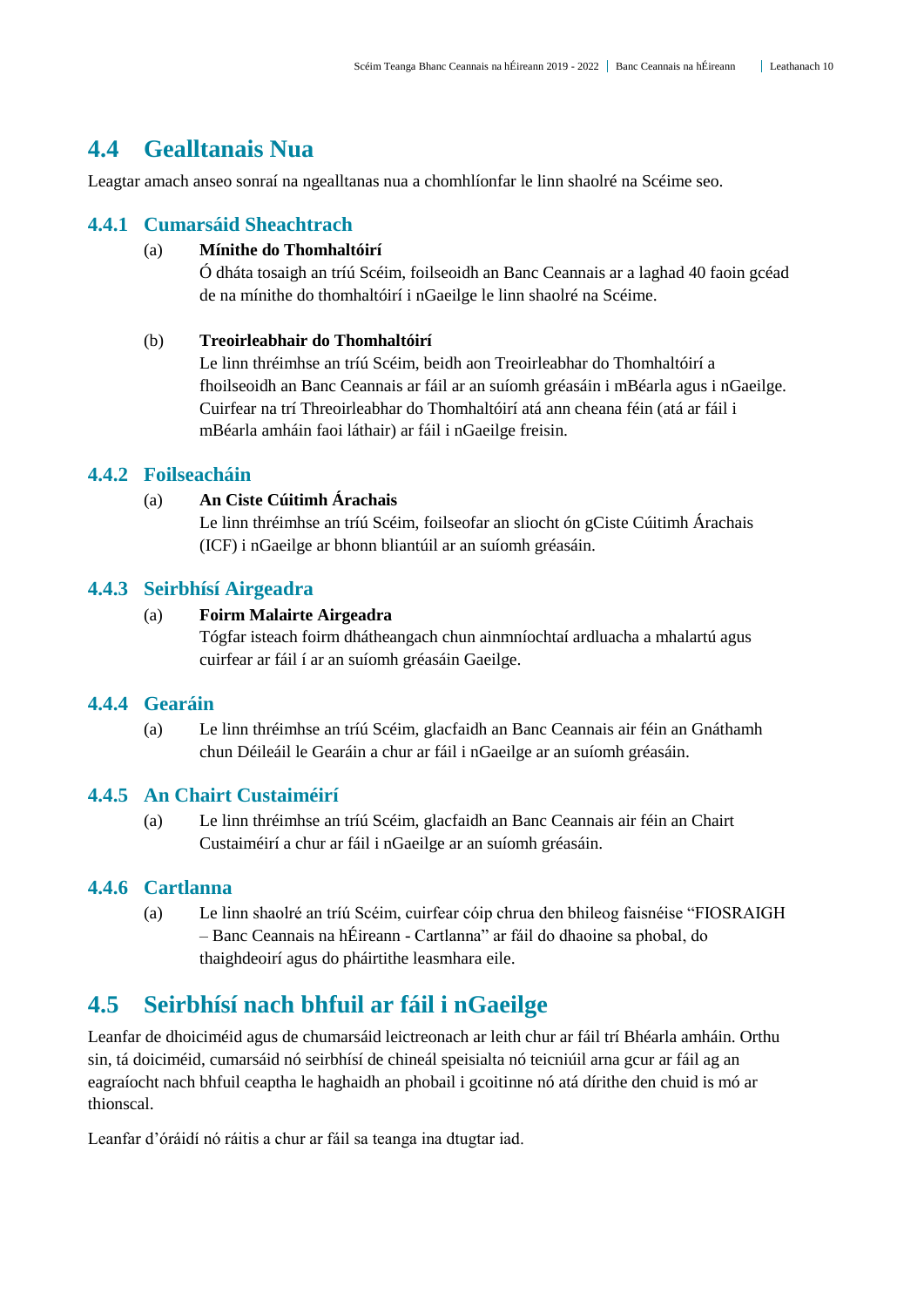# <span id="page-10-0"></span>**Caibidil 5: Feabhas a chur ar Sholáthar Seirbhísí Gaeilge sa Ghaeltacht**

## <span id="page-10-1"></span>**5.1 Comhair Chreidmheasa sa Ghaeltacht**

Níl oifigí ag an mBanc Ceannais sa Ghaeltacht. Mar sin féin, bíonn sé ag plé le comhair chreidmheasa lonnaithe sa Ghaeltacht mar chuid dá ról rialála. Mar iarracht chun freastal ar riachtanais teanga na gcomhar creidmheasa sa Ghaeltacht, áiritheoidh Cláraitheoir na gComhar Creidmheasa go mbeidh aon chomhfhreagras déthaobhach idir é agus na comhair chreidmheasa sin i nGaeilge nó dátheangach.

Sa bhreis air sin, leanfaidh Cláraitheoir na gComhar Creidmheasa de mheasúnú a dhéanamh ar fhoilseacháin eile, ar bhonn gach cáis ar leith, chun a n-oiriúnacht le haghaidh aistriúcháin go Gaeilge a mheas ar bhonn éilimh agus ar bhonn measúnaithe ar chostas/luach.

Mar a leagtar amach thíos i bpointe 6.2.2, déanfaidh an Banc Ceannais faireachán agus measúnú, i gcomhthéacs na hearcaíochta agus na hoiliúna, ar an éileamh ar chumas teicniúil sa Ghaeilge do chigireachtaí.

# <span id="page-10-2"></span>**Caibidil 6: Cumas Teanga a Fheabhsú**

## <span id="page-10-3"></span>**6.1 Earcaíocht**

Is fostóir comhdheiseanna é an Banc Ceannais atá tiomanta d'aon fholúntais a líonadh ar bhealeach éifeactúil, solúbtha. Lenár mbeartas earcaíochta, féachtar lena áirithiú go ndéantar earcaíocht agus roghnúchán i gcomhréir leis an reachtaíocht reatha agus le dea-chleachtas earcaíochta.

Tabharfar le tuiscint i nGaeilge i gcónaí i bhfógraí earcaíochta seachtracha agus i bhfógraí do chomórtais inmheánacha go nglacfar le hiarratais i nGaeilge i.e. beidh an líne seo a leanas mar chuid den fhógra: "Cuirfear fáilte roimh chomhfhreagras i nGaeilge".

Le linn thréimhse an tríú Scéim, tabharfar beart ionduchtúcháin do gach comhalta foirne nua ina mbeidh achoimre ar oibleagáidí an Bhainc Ceannais faoin Acht le cinntiú go bhfuil na comhaltaí foirne sin ar an eolas faoinár ngealltanais faoin reachtaíocht.

## <span id="page-10-4"></span>**6.2 Oiliúint agus Forbairt**

### <span id="page-10-5"></span>**6.2.1 Oiliúint sa Ghaeilge**

Le linn thréimhse na Scéime seo, déanfaidh an Rannán um Fhorbairt Eagraíochtúil gach iarracht i gcónaí chun cuidiú cumas Gaeilge na foirne a neartú ar na bealaí seo a leanas:

- Rochtain na foirne ar chúrsaí aitheanta Gaeilge agus ar chúrsaí ríomhfhoghlama Gaeilge a éascú i gcás ina sainaithneofar riachtanais ghnó chuige sin. Tabharfar tosaíocht dóibh siúd ar dóigh go mbeidh cumas sa Ghaeilge uathu ina ról, agus ina theannta sin, déanfar freastal ar an éileamh ó rannáin i gcomhair oiliúint Ghaeilge intí. Cuirfear aon chúrsaí intí chun cinn trí mheán na Seirbhíse Bainistíochta Foghlama ar line.
- Oiliúint sa Ghaeilge a éascú do chomhaltaí foirne a bhíonn ag plé go díreach leis an bpobal chun cur lena gcumas seirbhís dhátheangach a sholáthar don phobal.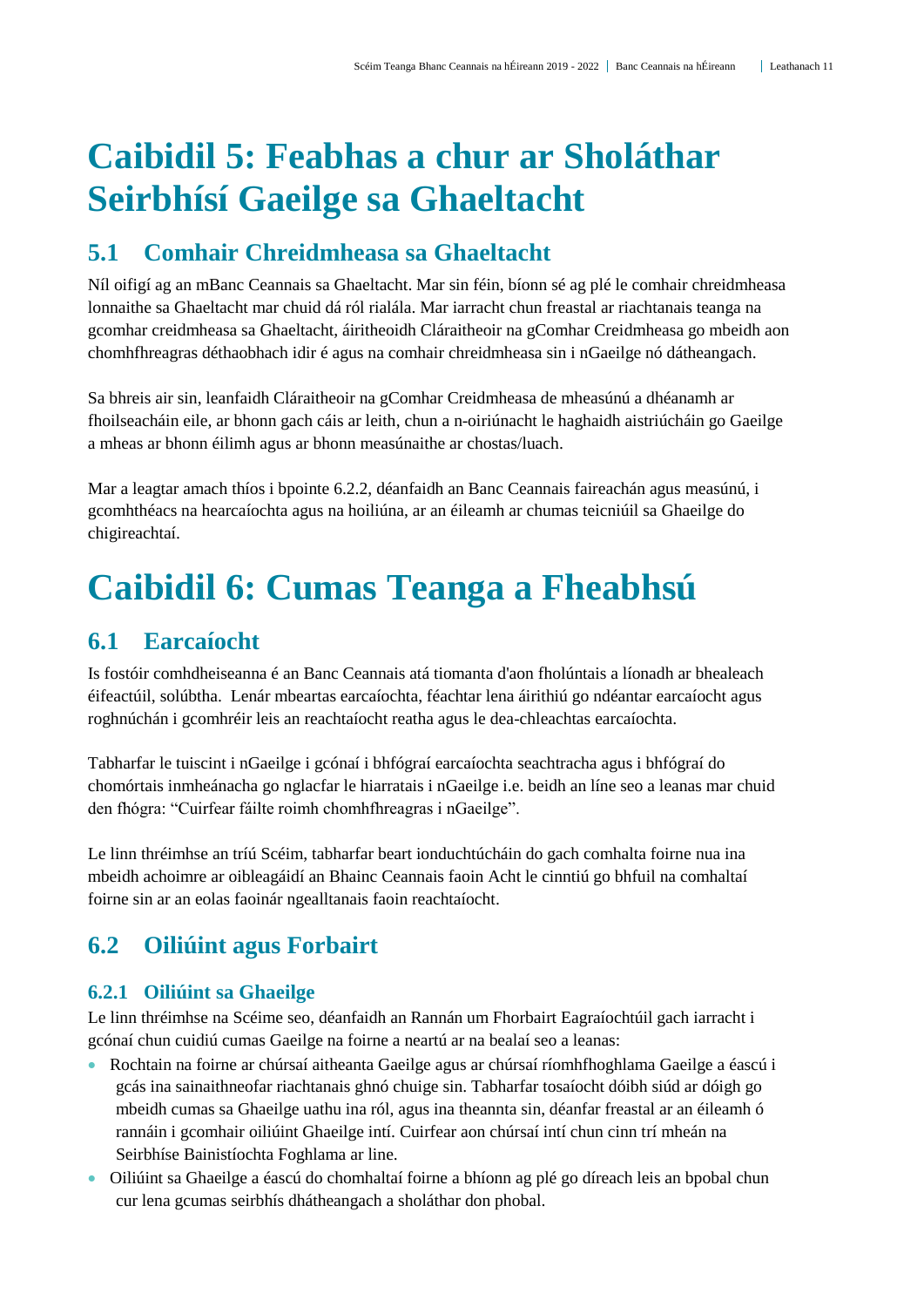Tá comhaltaí foirne áirithe sa Bhanc Ceannais a bhfuil inniúlacht sa Ghaeilge acu (agus tá freagrachtaí ar roinnt de na comhaltaí foirne sin maidir leis an nGaeilge).

#### <span id="page-11-0"></span>**6.2.2 Cumas Teicniúil sa Ghaeilge le haghaidh Cigireachtaí**

Le linn shaolré na Scéime, déanfaidh an Banc Ceannais measúnú ar cibé acu an bhfuil an leibhéal éilimh ar chumas teicniúil sa Ghaeilge do chigireachtaí sách láidir chun go ndéanfaí é a áireamh mar chritéar a bhreithneofaí le linn earcaíocht do róil áirithe i réimsí maoirseachta agus cigireachta.

#### <span id="page-11-1"></span>**6.2.3 Grúpa Sóisialta Foirne**

Tá grúpa sóisialta foirne bunaithe ag na comhaltaí foirne sin a bhfuil suim acu Gaeilge a labhairt agus feabhas a chur ar a gcuid Gaeilge. Buaileann an grúpa sin le chéile gach mí agus leanfaidh an Banc Ceannais de na cruinnithe sin a éacsú.

## <span id="page-11-2"></span>**6.3 Seirbhísí Aistriúcháin**

Áiritheoidh an Rannán Cumarsáide go bhfuil aistritheoir cuí Gaeilge ag an mBanc Ceannais agus go bhfuil an fhoireann uile ar an eolas faoin tseirbhís sin.

Cuirfear liosta ar fáil de chuideachtaí a thairgeann seirbhísí aistriúcháin agus, ina theannta sin, tabharfar treoir agus comhairle don fhoireann maidir leis na cleachtais a bheidh le leanúint i bhfruiliú na seirbhísí sin.

Beidh banc acmhainní d'fhoinsí téarmaíochta oifigiúla Gaeilge ar fáil go héasca do na comhaltaí foirne go léir agus do sholáthraithe ábhartha tríú páirtí.

# <span id="page-11-3"></span>**Caibidil 7: Faireachán agus Athbhreithniú**

Mar chuid den mheasúnú leanúnach ar an Scéim, déanfaidh an Banc Ceannais faireachán ar líon iomlán na dtomhaltóirí/na gcustaiméirí a iarrfaidh seirbhís trí Ghaeilge. Beidh an Rannán Rúnaíochta Ginearálta (GSD) freagrach as feidhmiú na Scéime agus beidh teagmháil leanúnach aige leis an mbainistíocht líne i ngach rannán ina leith sin.

I ngach rannán de chuid an Bhainc Ceannais a bhfuil gealltanas aige faoin Scéim, beidh ionadaí ann a dhéanfaidh faireachán ar iarratais ar sheirbhísí trí Ghaeilge agus ar an dul chun cinn maidir le gach gealltanas faoin Scéim agus beidh an duine sin freagrach as tuairisc a chur chuig GSD maidir leis an bhfaisnéis sin gach sé mhí.

Laistigh de GSD, déanann an tOifigeach Gaeilge faireachán ar an leibhéal éilimh ar sheirbhísí trí Ghaeilge ar bhonn leanúnach agus ar chomhlíonadh na ngealltanas faoin gcéad Scéim de chuid na heagraíochta.

Ina theannta sin, déanann GSD faireachán ar aon iarratas ar sheirbhísí trí Ghaeilge a fhaigheann na rannáin sin nach bhfuil aon ghealltanais acu faoin Scéim sa chaoi gur féidir éileamh ar sheirbhís trí Ghaeilge a rianú.

Déanfaidh GSD fógraí leathbhliantúla a chur chuig Ceannasaithe Rannáin lena gcuirfear oibleagáidí an Bhainc Ceannais faoin Act i gcuimhne dóibh.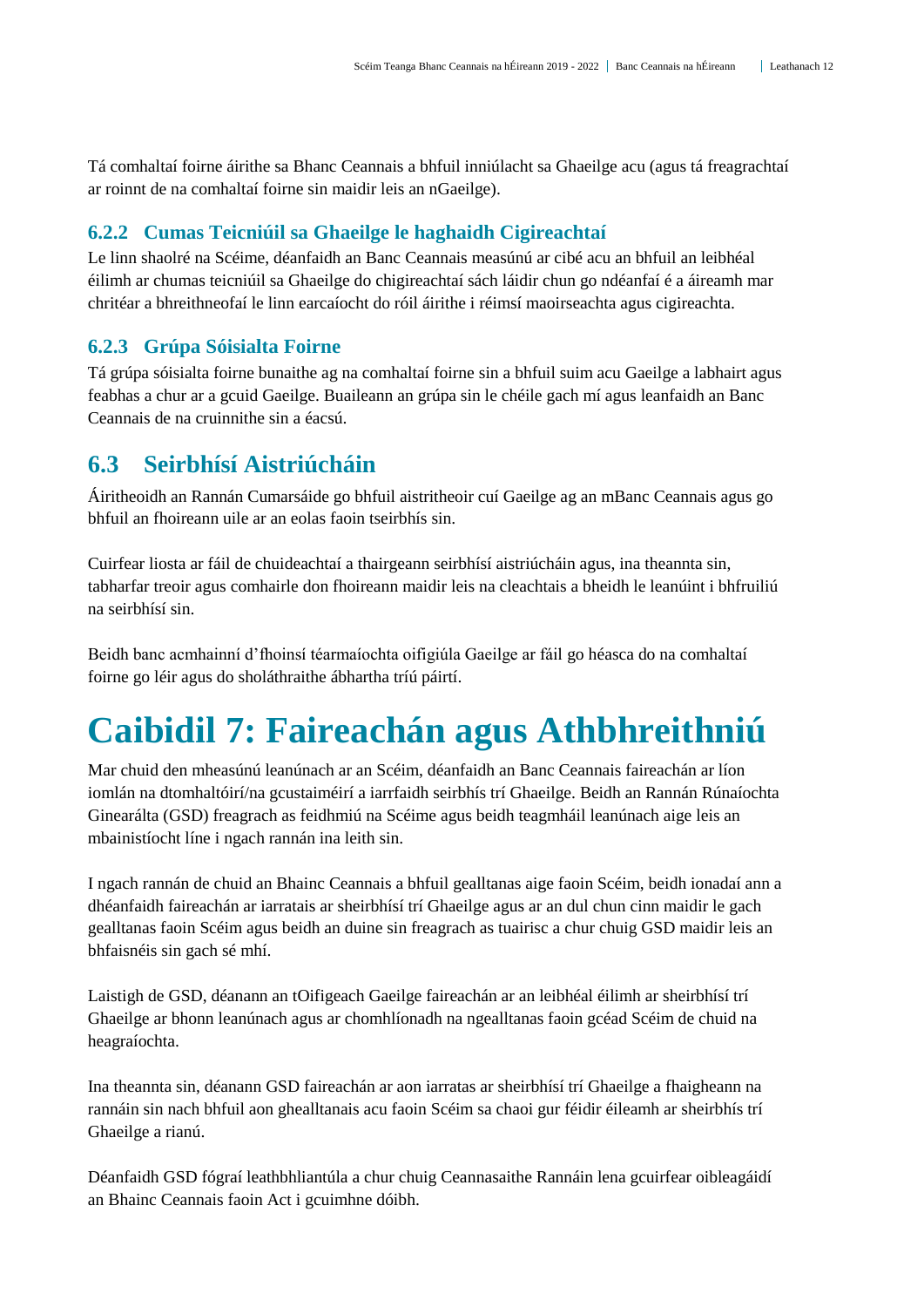Ina theannta sin, cuirfear athbhreithniú bliantúil ar ghealltanais an Bhainc Ceannais faoin Scéim seo chuig Coimisiún an Bhainc Ceannais.

# <span id="page-12-0"></span>**Caibidil 8: Foilsiú na Scéime seo**

## <span id="page-12-1"></span>**8.1 An Pobal**

Cuirfear ábhar, gealltanais agus forálacha na Scéime seo ar fáil don phobal trí mheán preaseisiúna agus cuirfear ar áit fheiceálach iad ar shuíomh gréasáin an Bhainc Ceannais.

De bhreis ar na bearta sin, tapóidh an Banc Ceannais gach deis ina chuid idirghabhálacha ó lá go lá leis an bpobal le linn thréimhse na Scéime seo chun na seirbhísí a chuireann sé ar fáil trí mheán na Gaeilge a chur chun cinn agus a phoibliú, ar na bealaí seo a leanas:

- Léireofar fógraí ag na fáiltithe ina gcuirfear na seirbhísí Gaeilge atá ar fáil in iúl
- Taispeánfar liosta de na seribhísí sin go soiléir ar shuíomh gréasáin an Bhainc Ceannais
- Beidh fonótaí ar bhileoga eolais agus ar fhoirmeacha iarratais ina léireofar go bhfuil leaganacha Gaeilge díobh ar fáil freisin (i gcásanna nach mbeidh ábhar dátheangach ar fáil laistigh d'aon chlúdach amháin).

### <span id="page-12-2"></span>**8.2 Cumarsáid Inmheánach**

Cuirfear eolas ar fáil do na comhaltaí foirne go léir roimh thosach feidhme an tríú Scéim chun ár ngealltanais faoin Scéim a chur in iúl dóibh agus chun iad a spreagadh chun tacaíocht a thabhairt ina leith sin. Leanfaidh an Banc Ceannais d'áirithiú go gcuirfear comhaltaí foirne nua ar an eolas maidir le hoibleagáidí an Bhainc Ceannais faoin Acht. Beidh leathanach tiomanta ar inlíon an Bhainc Ceannais freisin a fheidhmeoidh mar thairseach faisnéise maidir le hAcht na dTeangacha Oifigiúla.

Seoladh cóip den Scéim chuig Oifig an Choimisinéara Teanga.